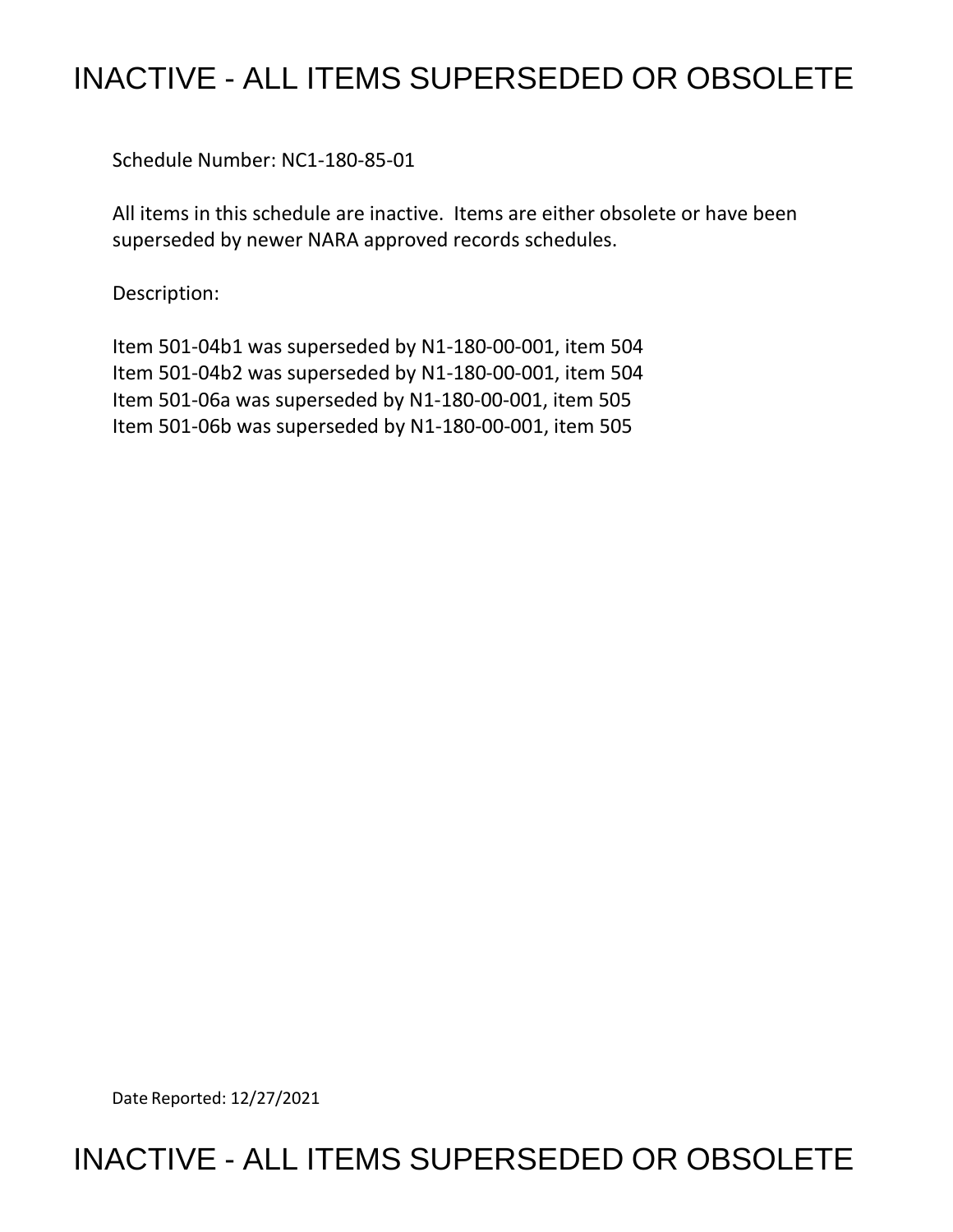| <b>REQUEST FOR RECORDS DISPOSITION AUTHORITY</b><br>(See Instructions on reverse)                  |                                |  | <b>LEAVE BLANK</b>                                                                                                                                                                                                                                                                                               |  |  |  |
|----------------------------------------------------------------------------------------------------|--------------------------------|--|------------------------------------------------------------------------------------------------------------------------------------------------------------------------------------------------------------------------------------------------------------------------------------------------------------------|--|--|--|
|                                                                                                    |                                |  | JOB NO.                                                                                                                                                                                                                                                                                                          |  |  |  |
|                                                                                                    |                                |  | NC1-180-85-1                                                                                                                                                                                                                                                                                                     |  |  |  |
| TO: GENERAL SERVICES ADMINISTRATION<br>NATIONAL ARCHIVES AND RECORDS SERVICE, WASHINGTON, DC 20408 |                                |  | <b>DATE RECEIVED</b>                                                                                                                                                                                                                                                                                             |  |  |  |
|                                                                                                    |                                |  | $6 - 25 - 85$                                                                                                                                                                                                                                                                                                    |  |  |  |
| 1. FROM (Agency or establishment)                                                                  |                                |  | NOTIFICATION TO AGENCY                                                                                                                                                                                                                                                                                           |  |  |  |
| Commodity Futures Trading Commission                                                               |                                |  | In accordance with the provisions of 44 U.S.C. 3303a<br>the disposal request, including amendments, is approved<br>except for items that may be marked "disposition not<br>approved" or "withdrawn" in column 10. If no records<br>are proposed for disposal, the signature of the Archivist is<br>not required. |  |  |  |
| 2. MAJOR SUBDIVISION                                                                               |                                |  |                                                                                                                                                                                                                                                                                                                  |  |  |  |
| Administrative Services Section                                                                    |                                |  |                                                                                                                                                                                                                                                                                                                  |  |  |  |
| 3. MINOR SUBDIVISION                                                                               |                                |  |                                                                                                                                                                                                                                                                                                                  |  |  |  |
| 4. NAME OF PERSON WITH WHOM TO CONFER                                                              | <b>5. TELEPHONE EXT. IDATE</b> |  | ARCHIVIST OF THE UNITED STATES                                                                                                                                                                                                                                                                                   |  |  |  |
| Joseph G. Salazar                                                                                  | 254-9735                       |  | $11 - 8 - 5$ Frans                                                                                                                                                                                                                                                                                               |  |  |  |
| <b>6. CERTIFICATE OF AGENCY REPRESENTATIVE</b>                                                     |                                |  |                                                                                                                                                                                                                                                                                                                  |  |  |  |

I hereby certify that I am authorized to act for this agency in matters pertaining to the disposal of the agency's records; that the records proposed for disposal in this Request of **3** page(s) are not now needed for the business of this agency or will not be needed after the retention periods specified; and that written concurrence from the General Accounting Office, if required under the provisions of Title 8 of the GAO Manual for Guidance of Federal Agencies, is attached.

A. GAO concurrence:  $\Box$  is attached; or  $\Box$  is unnecessary.

 $\cdot$  .

happin

 $\sim 10$ 

| <b>B. DATE</b>                       |        | C. SIGNATURE OF AGENCY REPRESENTATIVE                                                                                                                                                                                                                                                                                                                                                                                                                                                                                                                                                                                                                                                                                                                                                                                                                                                                                                                                                                                                            | <b>D. TITLE</b>            |                                                          |                                           |
|--------------------------------------|--------|--------------------------------------------------------------------------------------------------------------------------------------------------------------------------------------------------------------------------------------------------------------------------------------------------------------------------------------------------------------------------------------------------------------------------------------------------------------------------------------------------------------------------------------------------------------------------------------------------------------------------------------------------------------------------------------------------------------------------------------------------------------------------------------------------------------------------------------------------------------------------------------------------------------------------------------------------------------------------------------------------------------------------------------------------|----------------------------|----------------------------------------------------------|-------------------------------------------|
| 06/17/85<br>7.<br><b>ITEM</b><br>NO. |        | 8. DESCRIPTION OF ITEM<br>(With Inclusive Dates or Retention Periods)                                                                                                                                                                                                                                                                                                                                                                                                                                                                                                                                                                                                                                                                                                                                                                                                                                                                                                                                                                            | Records Management Officer | 9. GRS OR<br><b>SUPERSEDED</b><br>JOB<br><b>CITATION</b> | 10. ACTION<br>TAKEN<br>(NARS USE<br>ONLY) |
|                                      |        | Amendment to Administrative and Program Records as described<br>in Part III, Chapter 7, Section 5, Trading, Registration and<br>Surveillance, of the CFTC Files and Disposition Handbook.<br>(501-04) Amend the description for this item to read as<br>follows:                                                                                                                                                                                                                                                                                                                                                                                                                                                                                                                                                                                                                                                                                                                                                                                 |                            | $NCI-180-80-1$                                           |                                           |
| 1.                                   | 501-04 | Applications Relating to Registrations under the<br>Commodity Futures Trading Commission Act - Arranged<br>by name.<br>Consists of registration applications, correspondence<br>with applications, biographical supplements, related<br>documents used for creating files for applicants and<br>registrants. Information includes: the fitness of<br>individuals seeking to engage in business subject to<br>the Commission's and the National Futures<br>Association's jurisdiction, supplementary attachments,<br>fingerprint cards, correspondence, reports and<br>memoranda reflecting information developed from<br>various sources outside the CFTC and NFA of those<br>applying for registration under the Commodity<br>Exchange Act (Act). Type of registrants include:<br>Futures commission merchants (FCMs), introducing<br>brokers (IBs), commodity pool operators (CPOs),<br>commodity trading advisors (CTAs), leverage transaction<br>merchants (LTMs) and their respective associated<br>persons (APs), and floor brokers (FBs). |                            |                                                          |                                           |
|                                      |        | 115-108 Lopes to agency & NCF 13/40085 NSN 7540-00-834-4084                                                                                                                                                                                                                                                                                                                                                                                                                                                                                                                                                                                                                                                                                                                                                                                                                                                                                                                                                                                      |                            | <b>STANDARD FORM 115 (REV. 8-83)</b>                     |                                           |

**STANDARD FORM 115** (REV. 8-83) Prescribea by GSA FPMR (41 CFR) 101-11.4

 $\mathcal{L}_{\text{max}}$  , and  $\mathcal{L}_{\text{max}}$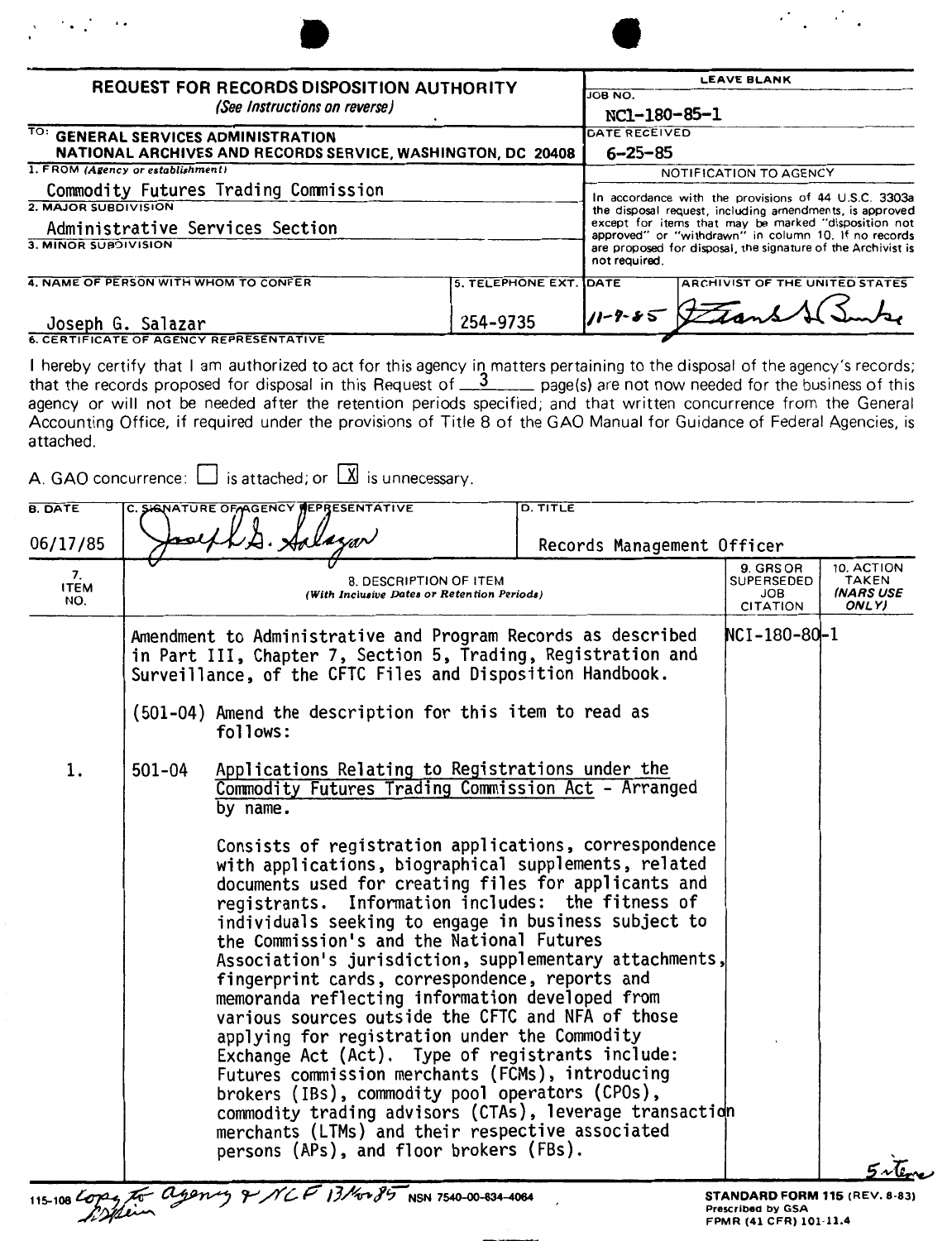|                |               | <b>Request for Records Disposition Authority-Continuation</b>                                                                                                                                                                                                                                                             | JOB NO. |                                            | PAGE OF                                                                                |
|----------------|---------------|---------------------------------------------------------------------------------------------------------------------------------------------------------------------------------------------------------------------------------------------------------------------------------------------------------------------------|---------|--------------------------------------------|----------------------------------------------------------------------------------------|
| 7.<br>ITEM NO. |               | 8. DESCRIPTION OF ITEM<br>(With Inclusive Dates or Retention Periods)                                                                                                                                                                                                                                                     |         | 9.<br>SAMPLE OR<br>JOB NO.                 | 10.<br><b>ACTION TAKEN</b>                                                             |
|                |               | DISPOSITION:                                                                                                                                                                                                                                                                                                              |         |                                            |                                                                                        |
|                |               | A. CFTC, All Locations.                                                                                                                                                                                                                                                                                                   |         |                                            |                                                                                        |
|                |               | 1. Applications for registration and related<br>correspondence: Transfer to FARC 3 years<br>after registrant becomes inactive. DESTROY 10<br>years after registrant has been inactive.                                                                                                                                    |         |                                            |                                                                                        |
|                |               | B. National Futures Association (NFA), 200 West<br>Madison Street, Suite 1600, Chicago, IL 60606.                                                                                                                                                                                                                         |         |                                            |                                                                                        |
|                |               | 1. Registration applications and related<br>documents will be maintained on NFA's premises<br>for 3 years after the registrant becomes<br>inactive.                                                                                                                                                                       |         |                                            |                                                                                        |
|                |               | 2. After the 3 year period, NFA will store the<br>records at an appropriate site for an<br>additional 7 years. Ten years after the<br>registrant becomes inactive, the records will<br>be disposed of as wastepaper. The records<br>shall not be resold as records or documents.                                          |         |                                            |                                                                                        |
|                |               | a. The storage site selected by NFA shall<br>meet the requirements of an appropriate<br>facility for storing paper records.                                                                                                                                                                                               |         |                                            |                                                                                        |
|                |               | b. As minimum safeguards, the storage<br>facility will be:                                                                                                                                                                                                                                                                |         |                                            |                                                                                        |
|                |               | (1)<br>equipped with an anti-intrusion alarm<br>system, or equivalent, to protect<br>against unlawful entry after hours.                                                                                                                                                                                                  |         |                                            |                                                                                        |
|                |               | (2)<br>protected by an automatic sprinkler<br>system which meets approved fire<br>safety standards.                                                                                                                                                                                                                       |         |                                            |                                                                                        |
|                | $c_{\bullet}$ | Machine - Readable Records.                                                                                                                                                                                                                                                                                               |         |                                            |                                                                                        |
|                |               | CFTC Central Office, Chicago Registration<br>ı.<br>Section and National Futures Association<br>(NFA). This system of machine-readable<br>records is designed to record information<br>received on applications from individuals and<br>firms registering with the Commission for<br>licenses to engage in business in the |         |                                            |                                                                                        |
| 115-203        |               | Four copies, including original, to be submitted to the National Archives<br>$GPO: 1975$ $O - 579-387$                                                                                                                                                                                                                    |         | <b>Revised July 1974</b><br>Administration | STANDARD FORM 115-A<br><b>Prescribed by General Services</b><br>FPMR (41 CFR) 101-11.4 |

 $\mathcal{L}^{\text{max}}_{\text{max}}$ 

 $\frac{1}{2} \frac{1}{2} \frac{1}{2} \frac{1}{2} \frac{1}{2} \frac{1}{2} \frac{1}{2} \frac{1}{2} \frac{1}{2} \frac{1}{2} \frac{1}{2} \frac{1}{2} \frac{1}{2} \frac{1}{2} \frac{1}{2} \frac{1}{2} \frac{1}{2} \frac{1}{2} \frac{1}{2} \frac{1}{2} \frac{1}{2} \frac{1}{2} \frac{1}{2} \frac{1}{2} \frac{1}{2} \frac{1}{2} \frac{1}{2} \frac{1}{2} \frac{1}{2} \frac{1}{2} \frac{1}{2} \frac{$